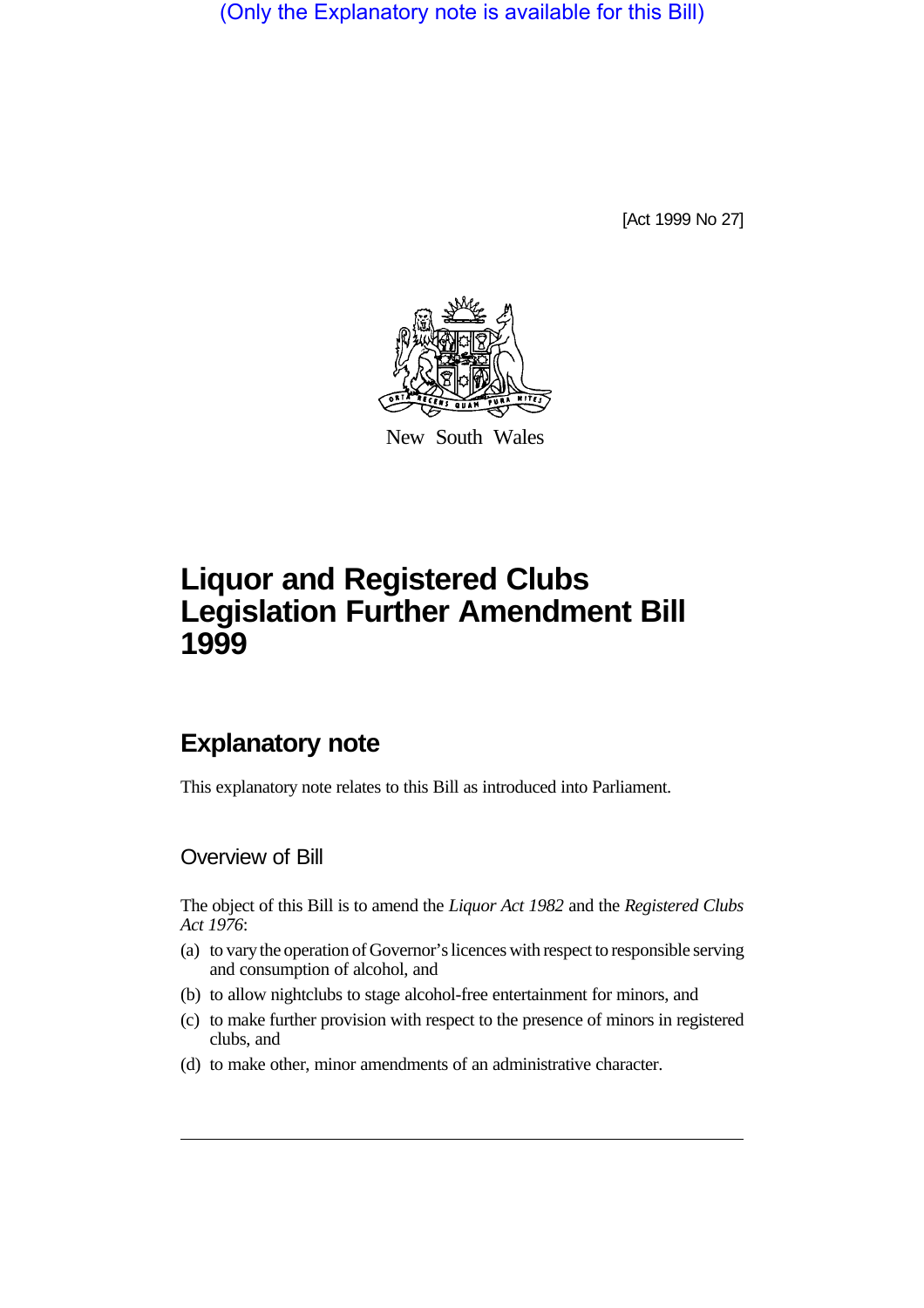Explanatory note

### Outline of provisions

**Clause 1** sets out the name (also called the short title) of the proposed Act.

**Clause 2** provides for the commencement of the proposed Act on a day or days to be appointed by proclamation.

**Clause 3** is a formal provision giving effect to the amendments to the *Liquor Act 1982* set out in Schedule 1.

**Clause 4** is a formal provision giving effect to the amendments to the *Registered Clubs Act 1976* set out in Schedule 2.

## **Schedule 1 Amendment of Liquor Act 1982**

#### **Auction licences**

**Schedule 1 [3]** amends section 6 of the Act so as to permit the sale of liquor by the holder of an auction licence to take place, in circumstances prescribed by the regulations, on premises other than licensed premises. **Schedule 1 [7]** amends section 22 of the Act so as to dispense with the requirement to give 7 days' notice to the Liquor Administration Board before a sale of liquor by auction takes place.

#### **Governor's licences**

**Schedule 1 [4]** amends section 19 of the Act so as to require an applicant for a Governor's licence to satisfy the Minister that responsible serving practices will be in place with respect to liquor served at the licensed premises. **Schedule 1 [5]** and **[6]** amend sections 19 and 19A so as to provide that a Governor's licence ceases to be in force if the circumstances existing at the time of grant of the licence have changed fundamentally.

#### **Dine-or-drink authorities**

**Schedule 1 [8]** amends section 37 of the Act to provide that an application for a dine-or-drink authority lodged in respect of a restaurant that is already licensed does not have to be advertised, except in circumstances where the regulations require some form of advertising.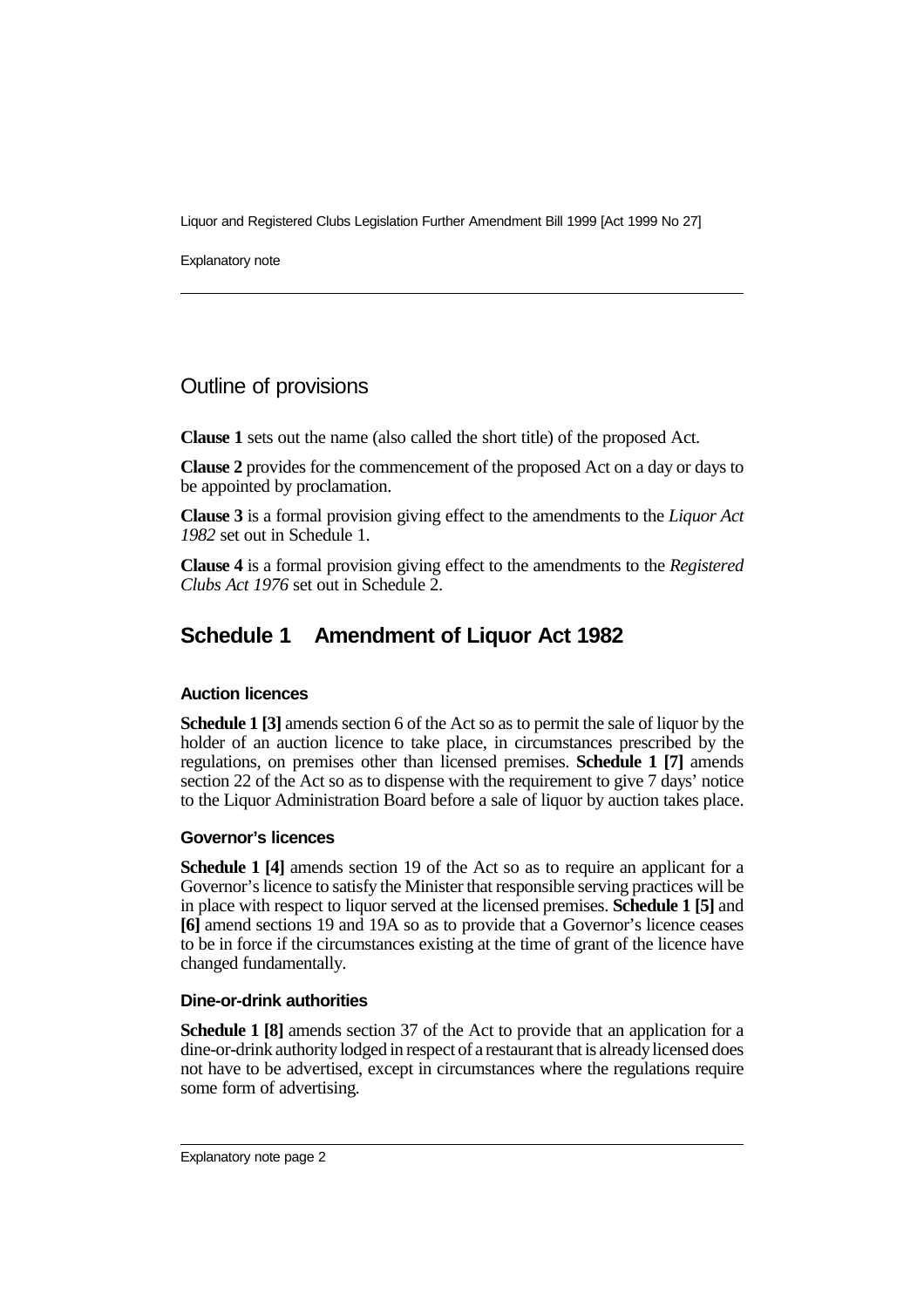Explanatory note

**Schedule 1 [11]** amends section 56 of the Act so as to introduce a new fee scheme for dine-or-drink authorities. Under the new scheme, the restaurant licensee has 3 months from the time the authority is granted to pay one-quarter of the fee and another 9 months to pay the remainder of the fee.

#### **Racing club functions and surf life saving club functions**

**Schedule 1 [9]** and **[10]** amend section 51A of the Act, which regulates function licences. The amendments provide that, in addition to the 26 functions per annum authorised by an ordinary function licence, a racing club is authorised to serve liquor at race meetings held on any day and a surf life saving club is authorised to serve liquor at functions of which due notice has been given to the Commissioner of Police, the Director of Liquor and Gaming and local authorities, subject to conditions specified in the amendment. **Schedule 1 [1]** and **[2]** make consequential amendments.

#### **Provisional approval of a manager of licensed premises**

**Schedule 1 [12]** repeals and replaces section 69D of the Act, which deals with the approval by the Licensing Court of a manager of premises licensed to a body corporate or partnership. The new section makes it possible for the Court, if it has no reason to think the applicant unfit for appointment as the manager of licensed premises, to approve of the appointment on a provisional basis pending completion of such investigations as are necessary to be undertaken for a proper character assessment of the applicant. Under the section as it currently stands, the licensee cannot trade until those investigations are completed.

#### **Recovery of duty on approved gaming devices**

**Schedule 1 [13]** amends section 86JB of the Act so as to provide that unpaid gaming machine duty may be recovered either from the hotelier who keeps the machines or from a person interested in the business of a hotelier.

#### **Liquor accords and competition legislation**

**Schedule 1 [15]** inserts a new section 104E into the Act in order to remove the possibility that an arrangement entered into by licensees (or by licensees and registered clubs), with the approval of police, for the purpose of promoting responsible service of alcohol and regulating the behaviour of drinkers might infringe Commonwealth or State competition legislation.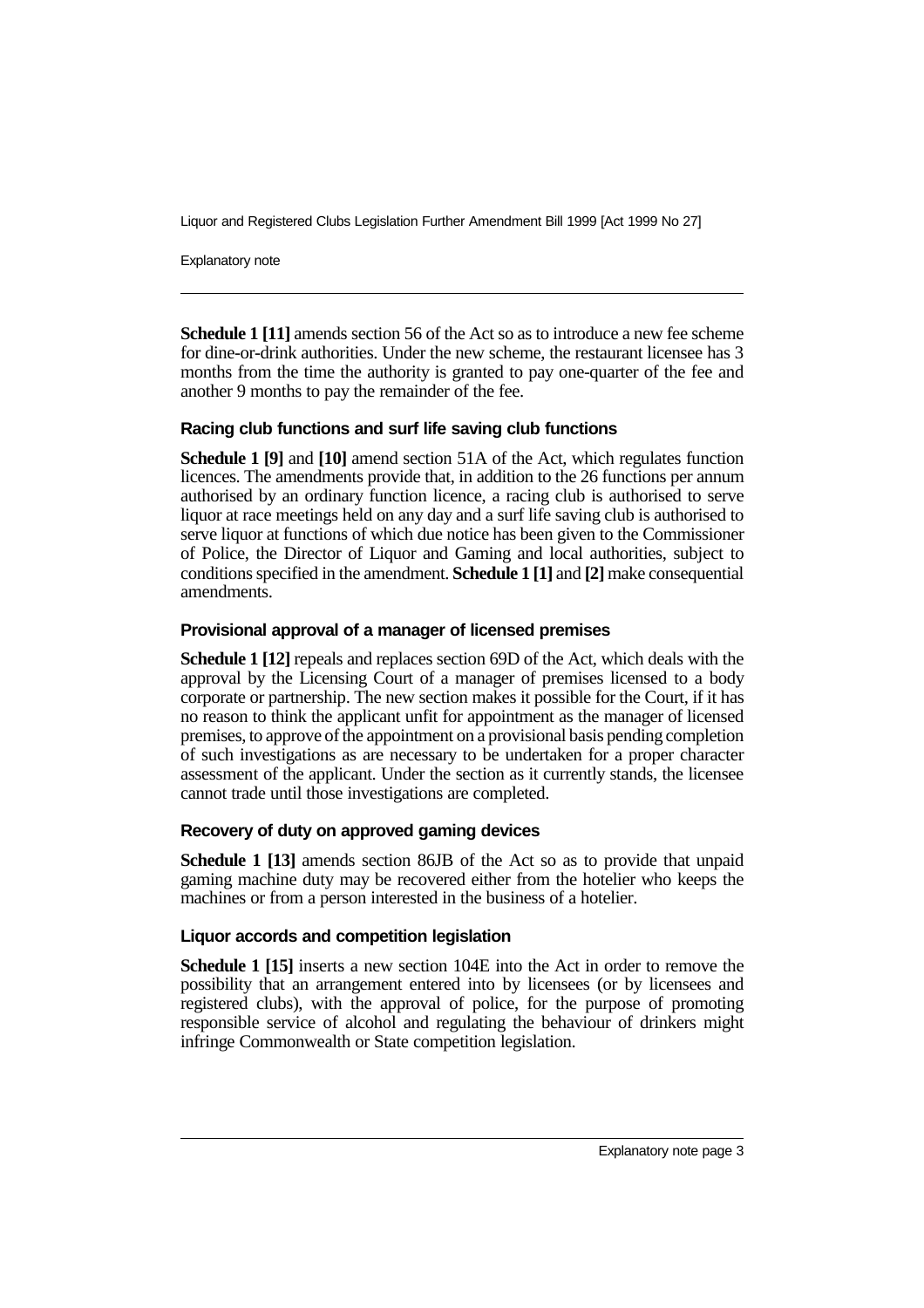Explanatory note

#### **Minors functions at nightclubs**

**Schedule 1 [16]** and **[17]** amend sections 111A and 111B of the Act in order to permit a minors functions authority to be granted to the holder of a nightclub licence as well as to the holder of a hotelier's licence.

**Schedule 1 [18]** amends section 111C of the Act to prescribe conditions applying to the holding of minors functions on nightclub premises.

**Schedule 1 [20]** and **[21]** make consequential amendments.

#### **Use by minors of licensed premises**

**Schedule 1 [19]** amends section 112 of the Act, which deals with the power of the Liquor Administration Board to authorise a part of licensed premises to be used by minors. Under the section, application for such an authorisation may be made by the licensee or by the Commissioner of Police, and the authorisation, if granted, is subject to conditions imposed by the Board or the Commissioner. The effect of the amendment is to withdraw the Commissioner's power to impose conditions on the authorisation.

#### **False or misleading statements**

**Schedule 1 [22]** amends section 139 of the Act, which prohibits the deliberate making of a false or misleading statement in an official document under the Act or the deliberate omission of relevant matter from it. The amendment dispenses with the requirement (for the purposes of establishing an offence under the section) to prove that the statement or omission was deliberate. Instead, it will be sufficient to convict the defendant if it is shown that the defendant either knew or could reasonably be expected to have known that the statement was false, or that there was a material omission.

#### **Evidentiary matters**

**Schedule 1 [23]** and **[24]** amend section 140 of the Act, which deals with matters of evidence in proceedings under the Act. The object of the amendments is to make it clear that section 140 does not require an averment to be made in any particular terms.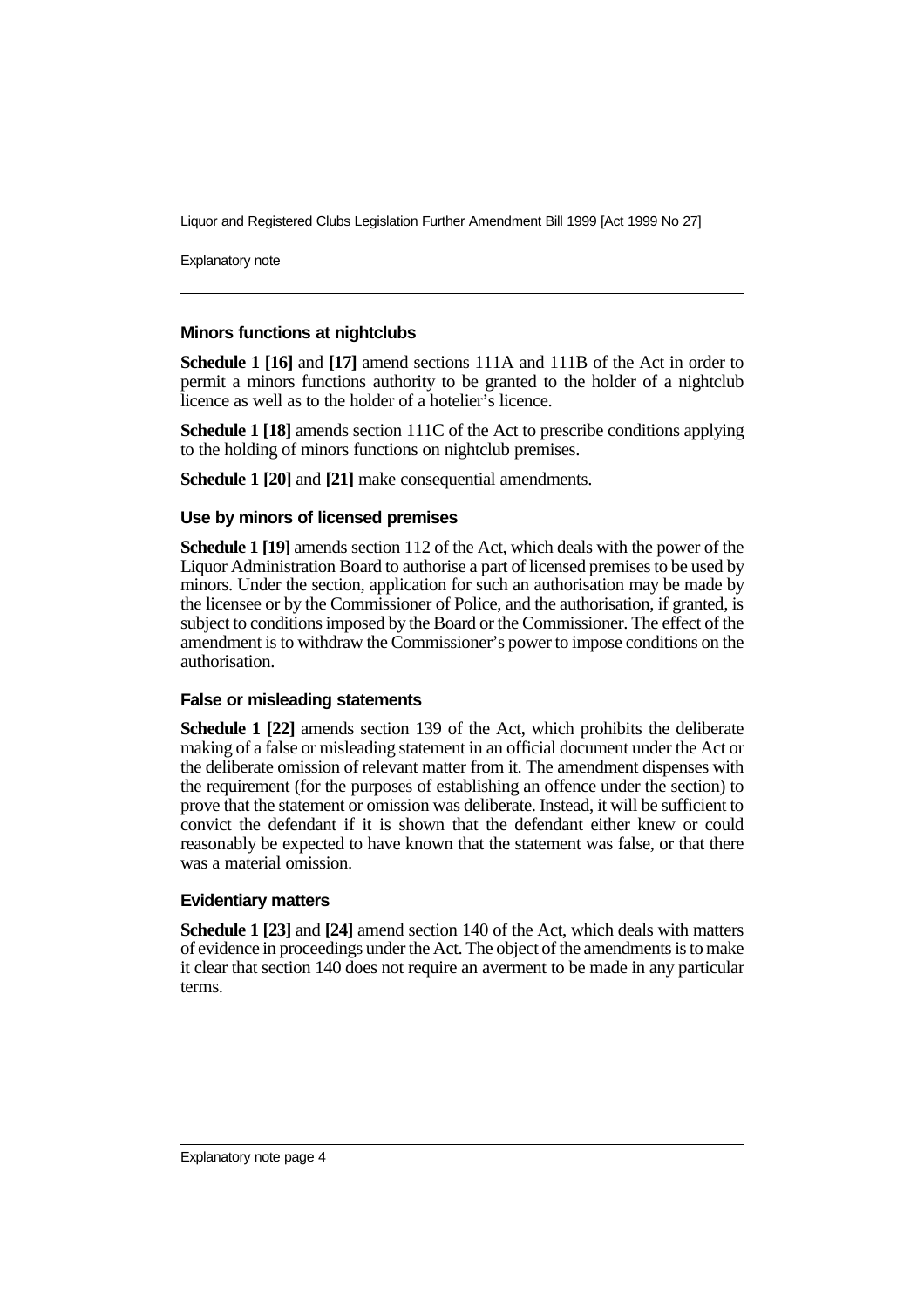Explanatory note

The amendments also provide for the inclusion in the section of other matters of record that may be the subject of averments.

#### **Applications for authority to keep gaming devices**

**Schedule 1 [25]** amends section 161 of the Act to permit an application for an authority to keep a gaming device to be verified by the manager of the licensed premises in certain cases.

#### **Returns in respect of gaming devices connected to computerised monitoring system**

**Schedule 1 [27]** amends section 200AA of the Act, which provides for arrangements to be made for the furnishing of information required by the operator of a computerised monitoring system to carry out monitoring functions in relation to gaming machines for the purposes of both the *Liquor Act 1982* and the *Registered Clubs Act 1976*. The amendment provides that the arrangements may include provision for the time within which, and the person to whom, the relevant information is to be furnished. **Schedule 1 [14]** and **[26]** make consequential amendments.

#### **Savings and transitional provisions**

**Schedule 1 [28]** and **[29]** amend Schedule 1 to the Act (Savings and transitional provisions) to provide for the transitional application of amendments made by the proposed Act and to allow any necessary regulations to be made as a consequence of those amendments.

## **Schedule 2 Amendment of Registered Clubs Act 1976**

#### **Minors as guests of temporary club members**

**Schedule 2 [1]** repeals and replaces the definition of *guest* in section 4 of the Act, and **Schedule 2 [2]** inserts a definition of *responsible adult*, so as to permit a minor to enter and use the facilities of a registered club (other than bars and gaming machines) as the guest of a temporary member who, in relation to the minor, is a responsible adult (that is, a parent, guardian or other person having parental responsibility for the minor). **Schedule 2 [5]**, **[6]** and **[12]** make consequential amendments.